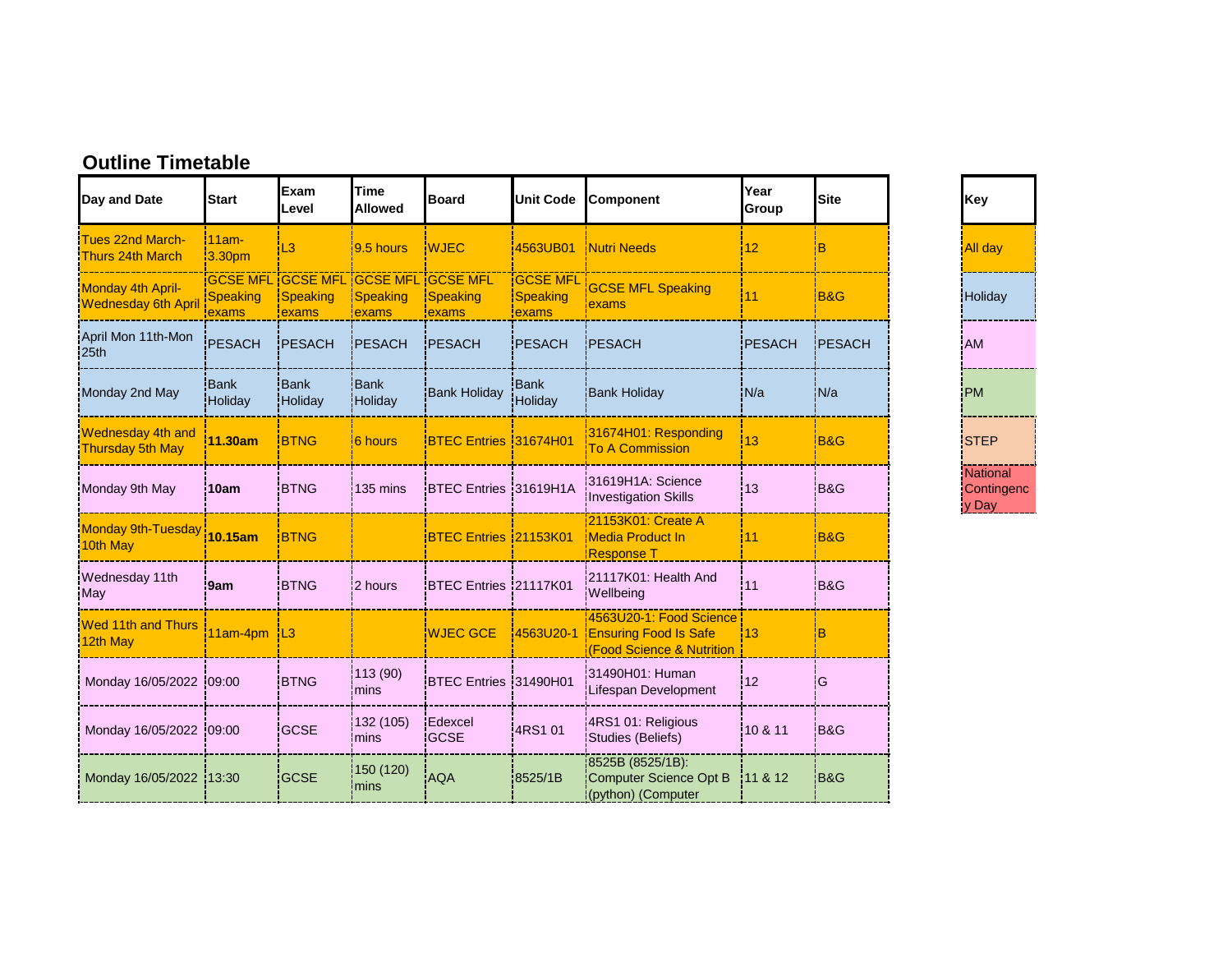| 8464H (8464/B/1H):<br>113(75)<br><b>GCSE</b><br><b>AQA</b><br>Combined Sci: Trilogy Tier 11 &12<br>Tuesday 17/05/2022 09:00<br>8464/B/1H<br>mins                                                    | IB&G                      |
|-----------------------------------------------------------------------------------------------------------------------------------------------------------------------------------------------------|---------------------------|
| H & F Biology P1                                                                                                                                                                                    |                           |
| 8461H (8461/1H): Biology<br>132 (105)<br><b>GCSE</b><br><b>AQA</b><br>8461/1H<br>Tuesday 17/05/2022<br>Tier H (Biology Paper 1<br>11<br>109:00<br>mins<br>Tier H)                                   | <b>B&amp;G</b>            |
| Wednesday<br>158 (105)<br>8700/1: English Language<br>11&12<br>09:00<br><b>GCSE</b><br>AQA<br>8700/1<br>18/05/2022<br>mins<br>Paper 1                                                               | B&G                       |
| 814D23 (8145/1B/D):<br>75 (60)<br>History D23 (History<br>Thursday 19/05/2022 09:00<br><b>GCSE</b><br><b>AQA</b><br>8145/1B/D<br>11<br>mins<br>Paper 1b Option D)                                   | B&G                       |
| 8MA0 01: Pure<br>150 (120)<br><b>BMA0 01</b><br><b>GCE</b><br>Edexcel GCE<br>12<br>Thursday 19/05/2022 13:30<br>Mathematics<br>mins                                                                 | B                         |
| 1MA1F and 1MA1 1H<br>113 (90)<br>Edexcel<br><b>GCSE</b><br><b>1MA1 1F</b><br>(1MA1 1F): Mathematics<br>Friday 20/05/2022<br>09:00<br><b>GCSE</b><br>mins<br>Option F (Non Calculator                | 11 & 12<br>B&G            |
| 113 (90)<br>31491H01: Working In<br><b>BTNG</b><br>BTEC Entries 31491H01<br>13<br>Friday 20/05/2022<br>13:30<br><b>Health And Social Care</b><br>mins                                               | B&G                       |
| 113(90)<br>7401/1: Biology As Paper<br><b>AQA</b><br>7401/1<br>13<br><b>GCE</b><br>Friday 20/05/2022<br>13:30<br>mins                                                                               | G                         |
| 1BS0 01: Business<br>113(90)<br>Edexcel<br>1BS0 01<br><b>GCSE</b><br>Friday 20/05/2022<br>13:30<br><b>GCSE</b><br>(Investigating Small Bus.)<br>mins                                                | 11 & 12<br><b>B&amp;G</b> |
| 5599UB0-1: Event Ops<br>135 (90)<br>L <sub>1</sub> L <sub>2</sub><br>WJEC GCSE 5599UB0-1<br><b>Event Industry Paper</b><br>Friday 20/05/2022<br>13:30<br>12&13<br>mins<br>(Event Operations Unit 1: | IB&G                      |
| Functional<br>Monday 23rd May<br>Pearson<br>9am<br><b>Skills</b>                                                                                                                                    | B&G                       |
| <b>GCE</b><br>120 mins<br><b>AQA</b><br>7192/1<br>13<br>Monday 23rd May<br>Sociology<br>9am                                                                                                         | G                         |
| 113 (90)<br>Edexcel<br>1GB0 01: Geography B<br><b>GCSE</b><br>1GB0 01<br>Monday 23/05/2022<br>11<br>.09:00<br><b>GCSE</b><br>(Global Geog.issues)<br>mins                                           | <b>B&amp;G</b>            |
| 9EC0 01: Economics A<br>150 (120)<br>Edexcel GCE<br>9EC0 01<br><b>GCE</b><br>(Markets &<br>Monday 23/05/2022<br>13:30<br>13<br>mins<br><b>Bus.behaviour)</b>                                        | B&G                       |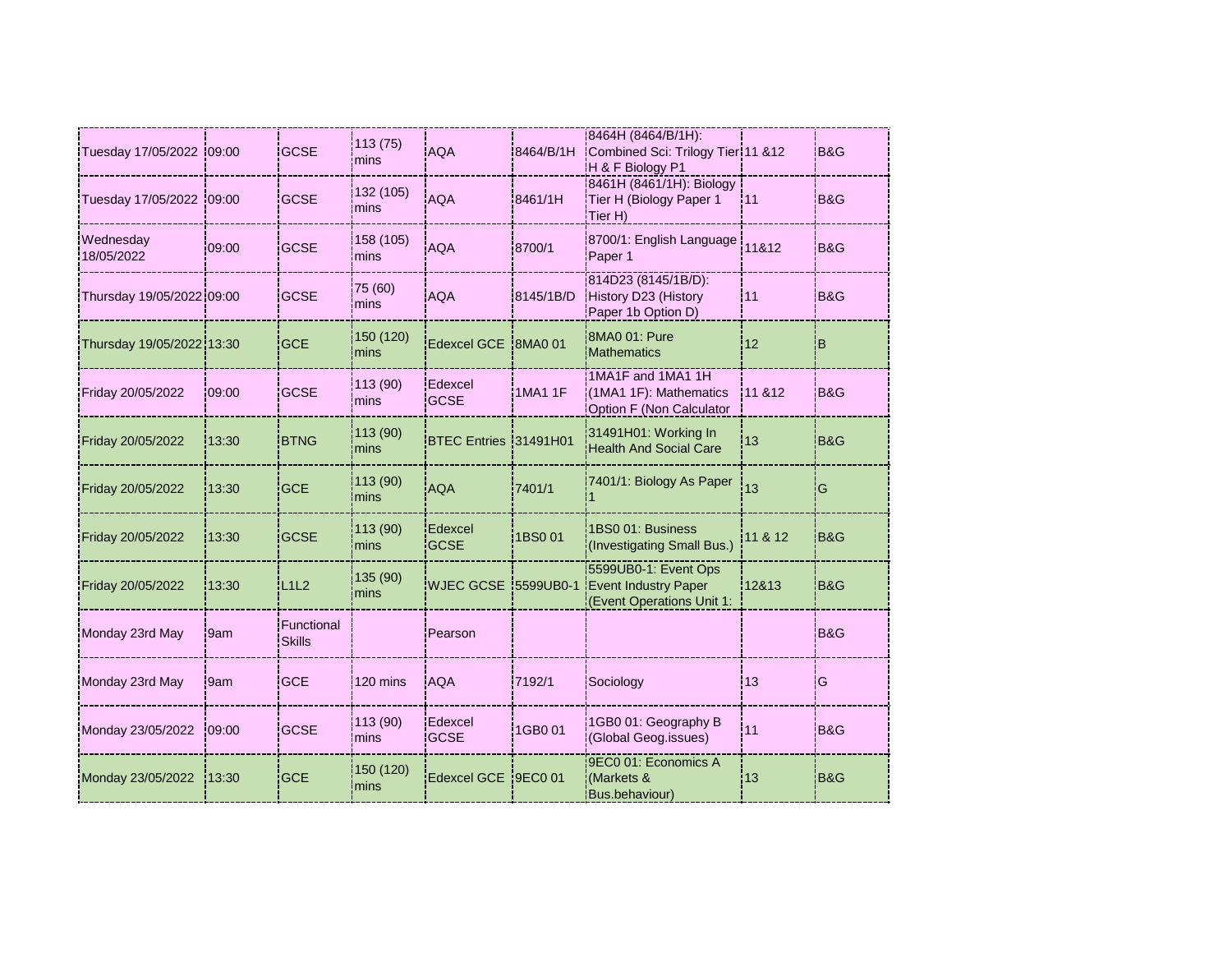| Monday 23/05/2022         | 13:30 | <b>GCE</b>                  | 225 (180)<br>mins | <b>AQA</b>             | 7677/1            | 7677/1: Biblical Hebrew<br>Adv Paper 1                                              | 13   | B&G            |
|---------------------------|-------|-----------------------------|-------------------|------------------------|-------------------|-------------------------------------------------------------------------------------|------|----------------|
| Tuesday 24th May          | 9am   | Functional<br><b>Skills</b> |                   | Pearson                |                   |                                                                                     |      | B&G            |
| Tuesday 24/05/2022 09:00  |       | <b>BTNG</b>                 | 50 (40)<br>mins   | BTEC Entries 31617H1B  |                   | 31617H1B: Principles And<br>Applications Of Scien<br>(Biology)                      | 13   | B&G            |
| Tuesday 24/05/2022 09:00  |       | <b>GCE</b>                  | 150 (120)<br>mins | <b>AQA</b>             | 7182/1            | 7182/1: Psychology Adv<br>Paper 1                                                   | 13   | B&G            |
| Tuesday 24/05/2022 109:00 |       | <b>GCSE</b>                 | 44 (35)<br>mins   | <b>AQA</b>             | 8658/LF<br>and LH | 8658F&H (8658/Lfand<br>LH): French Tier F<br>(French Listening Test                 | 11   | B&G            |
| Tuesday 24/05/2022 09:00  |       | <b>GCSE</b>                 | 75 (60)<br>mins   | <b>AQA</b>             | 8658/RH           | 8658 F&H (8658/RH and<br>RF): French Tier H&F<br>(French Reading Test Tier          | l 11 | B&G            |
| Tuesday 24/05/2022 13:30  |       | <b>BTNG</b>                 | 50 (40)<br>mins   | <b>BTEC Entries</b>    | 31617H1C          | 31617H1C: Principles And<br><b>Applications Of Scien</b><br>(Chemistry)             | 13   | <b>B&amp;G</b> |
| Tuesday 24/05/2022        | 13:30 | <b>GCSE</b>                 | 132 (105)<br>mins | Edexcel<br><b>GCSE</b> | 1PE0 01           | 1PE0 01: Physical<br><b>Education (Fitness And</b><br><b>Body Systems)</b>          | i11  | B&G            |
| Wednesday<br>25/05/2022   | 09:00 | <b>GCE</b>                  | 150 (120)<br>mins | Edexcel GCE 9PL0 01    |                   | 9PL0A (9PL0 01): Politics<br>Option A (Uk Politics)                                 | 13   | B&G            |
| Wednesday<br>25/05/2022   | 09:00 | <b>GCSE</b>                 | 75 (50)<br>mins   | <b>AQA</b>             | 8702/1N           | 8702PN (8702/1N):<br><b>English Literature Option</b><br>Pn (Eng Lit Paper 1 - 19th | 111  | <b>B&amp;G</b> |
| Wednesday<br>25/05/2022   | 09:00 | <b>GCSE</b>                 | 75 (50)<br>mins   | <b>AQA</b>             | 8702/1M           | 8702PM (8702/1M):<br><b>English Literature Option</b><br>Pm (Eng Lit Paper 1 -      | 111  | B&G            |
| Wednesday<br>25/05/2022   | 09:00 | <b>GCSE</b>                 | 75 (50)<br>mins   | <b>AQA</b>             | 8702/1M           | 8702NM (8702/1M):<br>English Literature Option<br>Nm (Eng Lit Paper 1 -             | 111  | <b>B&amp;G</b> |
| Wednesday<br>25/05/2022   | 13:30 | <b>BTNG</b>                 | 50 (40)<br>mins   | <b>BTEC Entries</b>    | 31617H1P          | 31617H1P: Principles And<br>Applications Of Scien<br>(Physics)                      | 13   | B&G            |
| Wednesday<br>25/05/2022   | 13:30 | <b>GCE</b>                  | 90 mins           | Edexcel GCE 19FM0 01   |                   | 9FM0C0 (9FM0 01):<br><b>Further Mathematics</b><br><b>Option C0 (Core Pure</b>      | 13   | B&G            |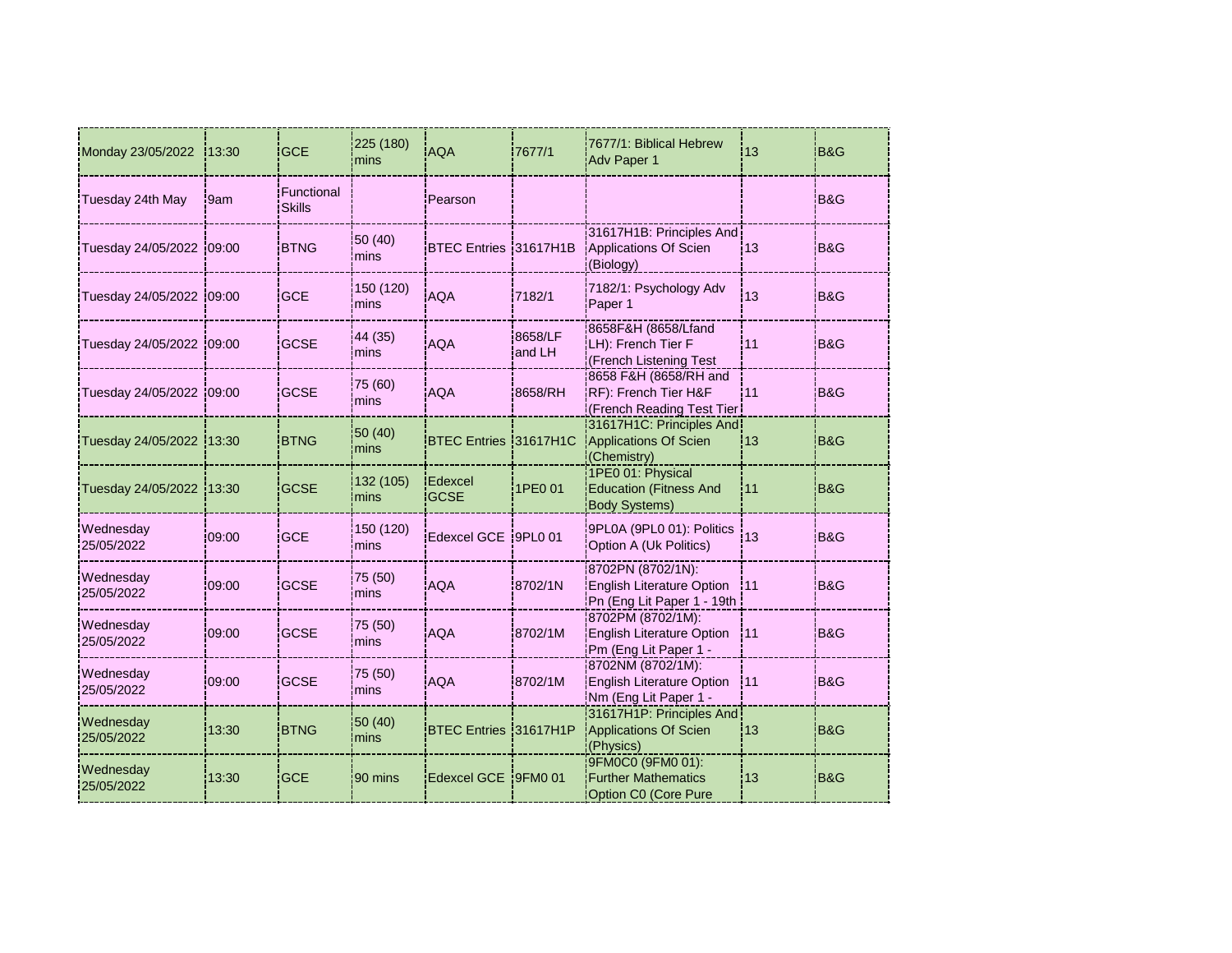| Wednesday<br>25/05/2022   | 13:30                      | <b>GCE</b>                 | 188 (150)<br>mins   | <b>AQA</b>                 | 7672/1                     | 7672/1: Modern Hebrew<br>Adv Paper 1                                    | 13                          | B&G                        |
|---------------------------|----------------------------|----------------------------|---------------------|----------------------------|----------------------------|-------------------------------------------------------------------------|-----------------------------|----------------------------|
| Wednesday<br>25/05/2022   | 13:30                      | <b>GCSE</b>                | 180 (120)<br>mins   | Edexcel<br><b>GCSE</b>     | 1BH0 01                    | 1BH0 01: Biblical Hebrew<br>(Language)                                  | 10 Boys/ 11<br><b>Girls</b> | B&G                        |
| Thursday 26/05/2022 09:00 |                            | <b>GCE</b>                 | 135 mins            | Edexcel GCE 9HI0 1E        |                            | 9HI0E0 (9HI0 1E): History<br>Option E0 (Russia 1917-<br>91)             | 13                          | <b>B&amp;G</b>             |
| Thursday 26/05/2022 09:00 |                            | <b>GCSE</b>                | 44 (35)<br>mins     | <b>AQA</b>                 | 8698/LF<br>and LH          | 8698F (8698/LF and LH):<br>Spanish Tier H&F<br>(Spanish Listening Test  | 11                          | <b>B&amp;G</b>             |
| Thursday 26/05/2022 09:00 |                            | <b>GCSE</b>                | 57 (45)<br>mins     | <b>AQA</b>                 | 8698/RF &<br><b>RH</b>     | 8698F (8698/RF): Spanish<br>Tier F&H (Spanish<br>Reading Test Tier F&H) | 11                          | <b>B&amp;G</b>             |
| Thursday 26/05/2022 13:30 |                            | <b>GCE</b>                 | 150 (120)<br>mins   | <b>AQA</b>                 | 7408/1                     | 7408A (7408/1): Physics<br>Adv (astrophysics)<br>(Physics Adv Paper 1)  | 13                          | <b>B&amp;G</b>             |
| Friday 27/05/2022         | 09:00                      | <b>GCE</b>                 | 169 (135)<br>mins   | Edexcel GCE 9GE0 01        |                            | 9GE0 01: Geography<br>(Paper One)                                       | 13                          | <b>B&amp;G</b>             |
| Friday 27/05/2022         | 09:00                      | <b>GCSE</b>                | 113 (75)<br>mins    | <b>AQA</b>                 | 8464/C/1H                  | 8464H&F<br>(8464/C/1H&1F):<br>Combined Sci: Trilogy Tier                | 11& 12                      | B&G                        |
| Friday 27/05/2022         | 09:00                      | <b>GCSE</b>                | 132 (105)<br>mins   | <b>AQA</b>                 | 8462/1H                    | 8462H (8462/1H):<br>Chemistry Tier H<br>(Chemistry Paper 1 Tier         | 11                          | <b>B&amp;G</b>             |
| Friday 27/05/2022         | 13:30                      | GCSE                       | 132 (105)<br>mins   | <b>AQA</b>                 | 8525/2                     | 8525B (8525/2):<br>Computer Science Opt B<br>(python) (Computer         | 11 & 12                     | B&G                        |
| <b>HALF TERM</b>          | <b>HALF</b><br><b>TERM</b> | <b>HALF</b><br><b>TERM</b> | HALF<br><b>TERM</b> | <b>HALF TERM</b>           | <b>HALF</b><br><b>TERM</b> | <b>HALF TERM</b>                                                        | <b>HALF</b><br><b>TERM</b>  | <b>HALF</b><br><b>TERM</b> |
| Monday 6th June           | <b>SHAVUOT</b>             | SHAVUOT SHAVUOT SHAVUOT    |                     |                            | SHAVUOT SHAVUOT            |                                                                         | <b>SHAVUOT</b>              | SHAVUOT                    |
| Tuesday 07/06/2022 09:00  |                            | <b>GCE</b>                 | 150 (120)<br>mins   | Edexcel GCE 9EC0 02        |                            | 9EC0 02: Economics A<br>(National & Global<br>Economy)                  | 13                          | B&G                        |
| Tuesday 07/06/2022 09:00  |                            | L <sub>3</sub> BTEC        | 90 mins             | <b>BTEC Entries 31493H</b> |                            | <b>H&amp;SC</b>                                                         | 12                          | G                          |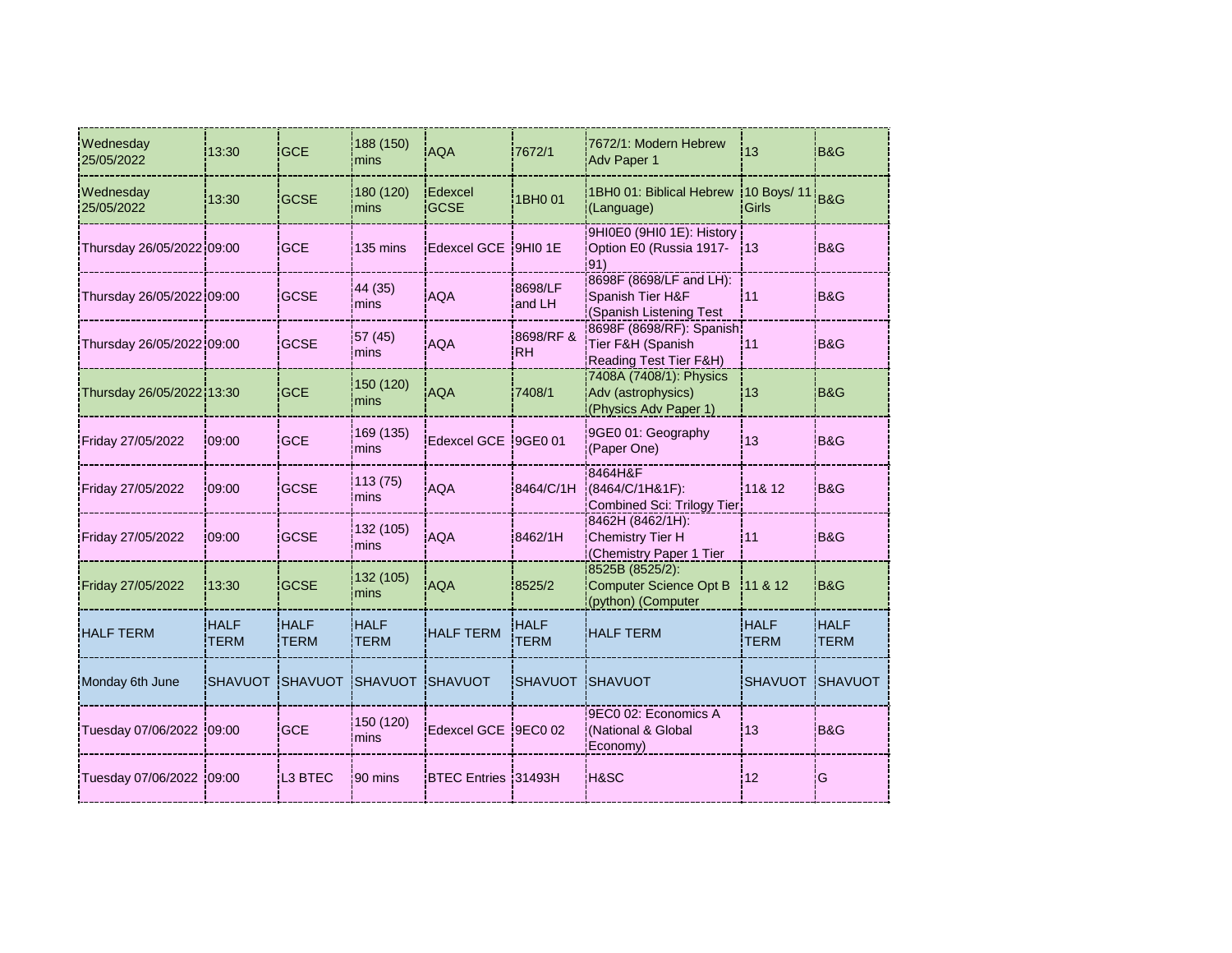| Tuesday 07/06/2022 09:00 |        | L <sub>3</sub> | 132 (105)<br>mins | <b>WJEC GCE</b>        |               | 4563UB0-1: Food Sci<br>4563UB0-1 Meeting Nutrition External 12 & 13<br>(Food Science & Nutr. |         | IB.            |
|--------------------------|--------|----------------|-------------------|------------------------|---------------|----------------------------------------------------------------------------------------------|---------|----------------|
| Tuesday 07/06/2022       | 109:00 | <b>GCE</b>     | 150 (120)<br>mins | <b>AQA</b>             | 7677/2        | 7677/2: Biblical Hebrew<br>Adv Paper 2                                                       | 13      | <b>B&amp;G</b> |
| Tuesday 07/06/2022 09:00 |        | <b>GCE</b>     | 188 (150)<br>mins | <b>AQA</b>             | 7717/1A       | 7717AA (7717/1A):<br>English Lit B Adv Option<br>Aa (English Literature B                    | 13      | <b>B&amp;G</b> |
| Tuesday 07/06/2022 09:00 |        | <b>GCSE</b>    | 113 (90)<br>mins  | Edexcel<br><b>GCSE</b> | 1MA1<br>2F&2H | 1MA1F & 1MA1H(1MA1<br>2F&2H): Mathematics<br>Option H&F (Calculator                          | 11 & 12 | iB&G           |
| Tuesday 07/06/2022       | 109:00 | <b>GCE</b>     | 150 mins          | <b>AQA</b>             | 7692/1        | A Level Spanish                                                                              | 12      | G              |
| Tuesday 07/06/2022       | 13:30  | <b>GCE</b>     | 150 (120)<br>mins | Edexcel GCE 9MA0 01    |               | 9MA0 01: Pure<br>Mathematics 1                                                               | 13      | <b>B&amp;G</b> |
| Tuesday 07/06/2022       | 13:30  | <b>GCE</b>     | 120 mins          | <b>AQA</b>             | 7192/3        | Sociology                                                                                    | 13      | G              |
| Tuesday 07/06/2022       | 13:30  | <b>GCSE</b>    | 113(90)<br>mins   | Edexcel<br><b>GCSE</b> | 1GB0 02       | 1GB0 02: Geography B<br>(Uk Geographical Issues)                                             | 11      | B&G            |
| Wednesday<br>08/06/2022  | 09:00  | <b>GCE</b>     | 150 (120)<br>mins | <b>AQA</b>             | 7182/2        | 7182/2: Psychology Adv<br>Paper 2                                                            | 13      | <b>B&amp;G</b> |
| Wednesday<br>08/06/2022  | 09:00  | <b>GCSE</b>    | 158 (105)<br>mins | <b>AQA</b>             | 8702/2        | 8702PN (8702/2): English<br>Literature Option Pn, pm<br>8nm (Eng Lit Paper 2)                | 111     | B&G            |
| Wednesday 8th June 2pm   |        | <b>BTNG</b>    | 120 mins          | BTEC Entries 31668H01  |               | 31668H01: Media<br>Representations                                                           | 12 & 13 | B&G            |
| Wednesday<br>08/06/2022  | 13:30  | <b>GCE</b>     |                   | Edexcel GCE 8MA0 21    |               | 8MA0 21: Mathematics<br>(Statistics)                                                         | 13      | B              |
| Wednesday<br>08/06/2022  | 13:30  | <b>GCE</b>     | 90 mins           | Edexcel GCE 9FM0 02    |               | 9FM0C0 (9FM0 02):<br><b>Further Mathematics</b><br>Option C0 (Core Pure                      | 13      | <b>B&amp;G</b> |
| Wednesday<br>08/06/2022  | 13:30  | <b>GCE</b>     | 169 (135)<br>mins | Edexcel GCE 9GE0 02    |               | 9GE0 02: Geography<br>(Paper Two)                                                            | 13      | B&G            |
|                          |        |                |                   |                        |               |                                                                                              |         |                |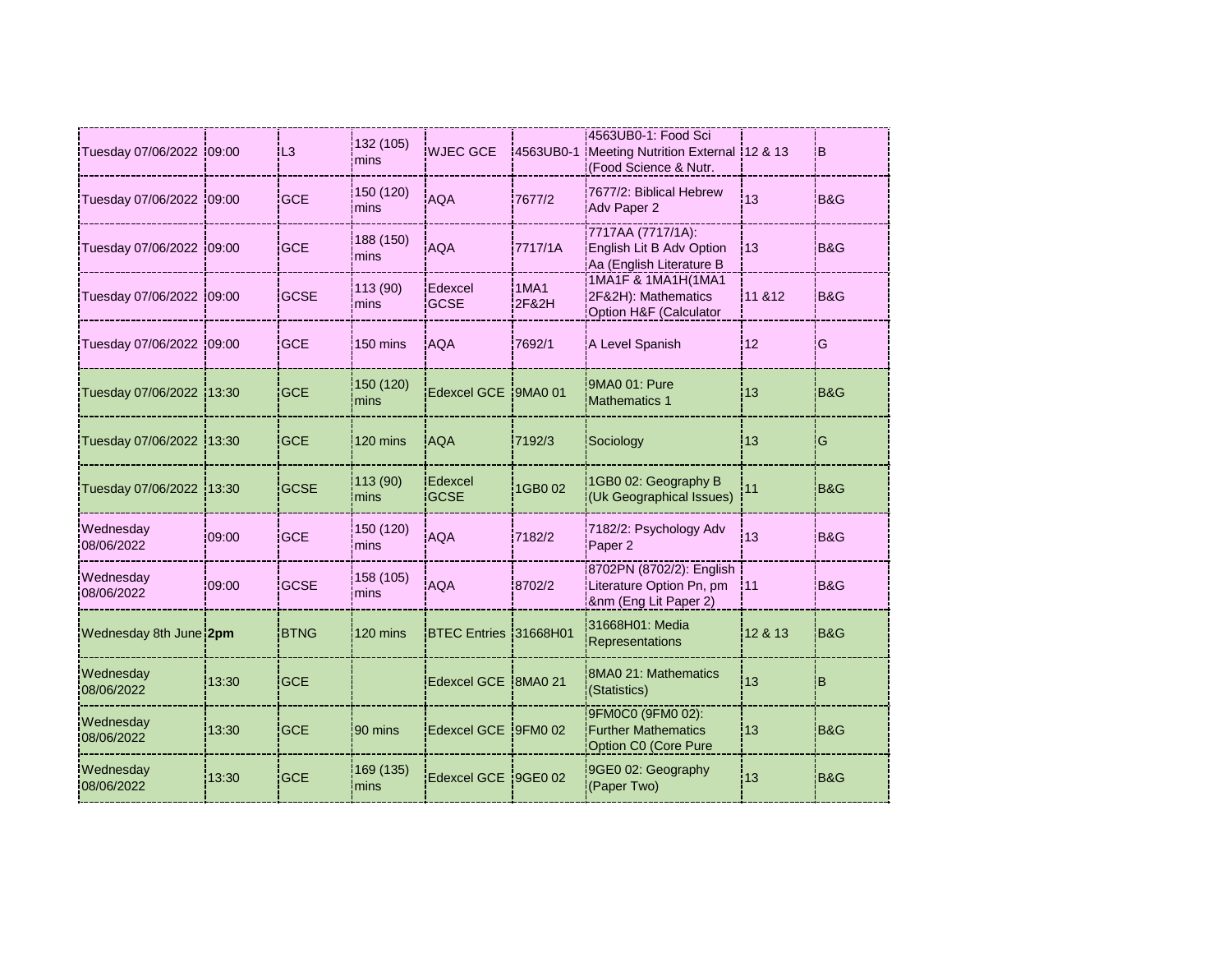| Wednesday<br>08/06/2022   | 13:30  | <b>GCSE</b>       | 113 (90)<br>mins  | Edexcel<br><b>GCSE</b> | 4RS1 02                     | 4RS1 02: Religious<br><b>Studies (The Religious</b><br>Community)               | 10 & 11 | <b>B&amp;G</b> |
|---------------------------|--------|-------------------|-------------------|------------------------|-----------------------------|---------------------------------------------------------------------------------|---------|----------------|
| Wednesday<br>08/06/2022   | 13:30  | L2                | 132 (105)<br>mins | <b>AQA</b>             | 8365/1                      | 8365/1: Further<br><b>Mathematics Paper 1</b>                                   | 11      | <b>B&amp;G</b> |
| Thursday 09/06/2022 09:00 |        | STEP <sub>2</sub> |                   | Cambridge              |                             | Maths STEP 2                                                                    | 13      | ΙG             |
| Thursday 09/06/2022 09:00 |        | <b>GCE</b>        | 150 (120)<br>mins | <b>AQA</b>             | 7672/2                      | 7672/2: Modern Hebrew<br>Adv Paper 2                                            | 13      | B&G            |
| Thursday 09/06/2022 09:00 |        | <b>GCE</b>        | 225 (180)<br>mins | <b>AQA</b>             | 7062/1                      | 7062E (7062/1): Religious<br>Studies Adv Option E<br>(Religious Studies Adv     | 13      | G              |
| Thursday 09/06/2022 09:00 |        | <b>GCSE</b>       | 75 (60)<br>mins   | <b>AQA</b>             | 8145/1A/D                   | 814D23 (8145/1A/D):<br>History D23 (History<br>Paper 1a Option D)               | 111     | B&G            |
| Thursday 09/06/2022 13:30 |        | <b>GCE</b>        | 113 (90)<br>mins  | <b>AQA</b>             | 7401/2                      | 7401/2: Biology As Paper                                                        | 13      | G              |
| Thursday 09/06/2022 13:30 |        | <b>GCE</b>        | 150 (120)<br>mins | <b>AQA</b>             | 7402/1                      | 7402/1: Biology Adv<br>Paper 1                                                  | 13      | B&G            |
| Thursday 09/06/2022 13:30 |        | <b>GCE</b>        | 150 (120)<br>mins | Edexcel GCE 9PL0 02    |                             | 9PL0A (9PL0 02): Politics<br>Option A (Uk<br>Government)                        | 13      | B&G            |
| Thursday 09/06/2022113:30 |        | <b>GCSE</b>       | 113 (75)<br>mins  | <b>AQA</b>             | 8464/P/1H<br><b>&amp;1F</b> | 8464H (8464/P/1H&1F):<br>Combined Sci: Trilogy Tier 11 &12<br>H &F(Combined Sci |         | IB&G           |
| Thursday 09/06/2022 13:30 |        | <b>GCSE</b>       | 132 (105)<br>mins | <b>AQA</b>             | 8463/1H&1                   | 8463H (8463/1H&1F):<br>Physics Tier H<br>&F(Physics Paper 1 Tier                | l 11    | B&G            |
| Friday 10/06/2022         | 109:00 | <b>GCE</b>        | 90 mins           | Edexcel GCE 9HI0 2E    |                             | 9HI0E0 (9HI0 2E): History<br>Option E0 (China & Gdr)                            | 13      | B&G            |
| Friday 10/06/2022         | 09:00  | <b>GCSE</b>       | 158 (105)<br>mins | <b>AQA</b>             | 8700/2                      | 8700/2: English Language<br>Paper 2                                             | 11 & 12 | <b>B&amp;G</b> |
| Friday 10/06/2022         | 13:30  | <b>GCE</b>        | 150 (120)<br>mins | <b>AQA</b>             | 7408/2                      | 7408A (7408/2): Physics<br>Adv (astrophysics)<br>(Physics Adv Paper 2)          | 13      | B&G            |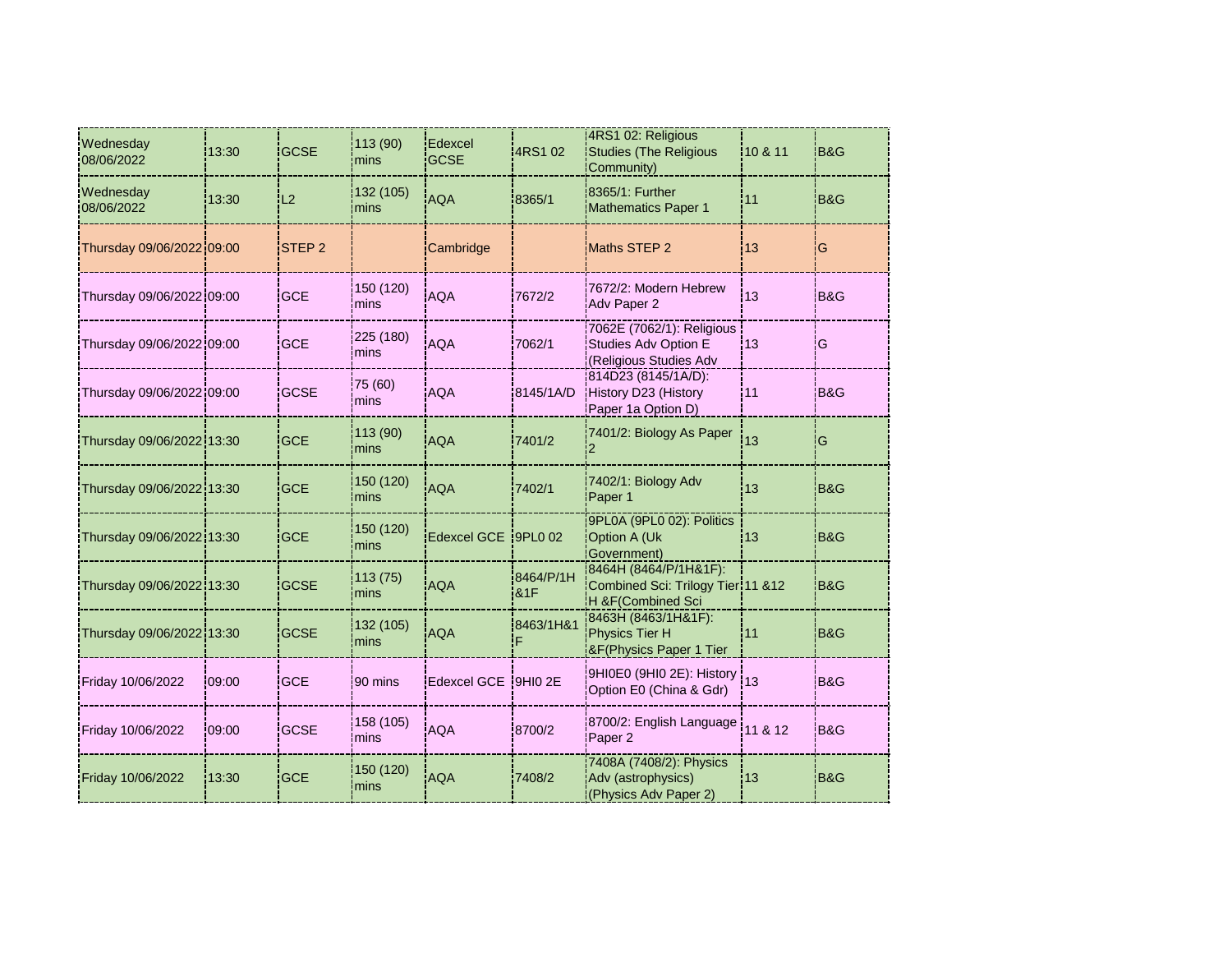| Friday 10/06/2022         | 13:30  | <b>GCSE</b> | 94 (75)<br>mins   | Edexcel<br><b>GCSE</b>        | 1PE0 02          | 1PE0 02: Physical<br><b>Education (Health And</b><br>Performance)                 | 111     | B&G            |
|---------------------------|--------|-------------|-------------------|-------------------------------|------------------|-----------------------------------------------------------------------------------|---------|----------------|
| Monday 13/06/2022         | 09:00  | <b>GCE</b>  | 132 (105)<br>mins | Edexcel GCE 9CH0 01           |                  | 9CH0 01: Chemistry<br>(Adv.inorganic &<br>Phys.chem)                              | 12      | B&G            |
| Monday 13/06/2022         | 109:00 | <b>GCE</b>  | 188 (150)<br>mins | <b>AQA</b>                    | 7652/1           | 7652T (7652/1): French<br>Adv Teacher Cond Option 13<br>(French Adv Paper 1 List, |         | iΒ             |
| Monday 13/06/2022         | 109:00 | <b>GCE</b>  | 120 mins          | <b>AQA</b>                    | 7192/3           | Sociology                                                                         | 13      | lG             |
| Monday 13/06/2022         | 109:00 | <b>GCSE</b> | 113 (90)<br>mins  | Edexcel<br><b>GCSE</b>        | <b>1MA1 3F</b>   | 1MA1F & 1MA1H (1MA1<br>3F& 1MA1 3H):<br>Mathematics Option F&H                    | 11& 12  | <b>B&amp;G</b> |
| Monday 13/06/2022         | 13:30  | <b>GCE</b>  | 150 (120)<br>mins | Edexcel GCE 9EC0 03           |                  | 9EC0 03: Economics A<br>Micro & Macro<br>Economics)                               | l 13    | B&G            |
| Monday 13/06/2022         | 13:30  | <b>GCE</b>  | 188 (150)<br>mins | <b>AQA</b>                    | 7517/1D          | 7517D (7517/1D): Comp<br>Sci Adv (python)<br>(Computer Science Adv                | 13      | B&G            |
| Monday 13/06/2022         | 13:30  | <b>GCSE</b> | 113 (90)<br>mins  | <b>Edexcel</b><br><b>GCSE</b> | 1BS0 02          | 1BS0 02: Building A<br><b>Business</b>                                            | 11 & 12 | B&G            |
| Tuesday 14/06/2022 :09:00 |        | <b>GCSE</b> | 113 (90)<br>mins  | Edexcel<br><b>GCSE</b>        | 1GB003           | 1GB0 03: Geography B<br>(People & Environ.issues)                                 | 11      | <b>B&amp;G</b> |
| Tuesday 14/06/2022 13:30  |        | <b>GCE</b>  | 150 (120)<br>mins | Edexcel GCE 19MA0 02          |                  | 9MA0 02: Pure<br>Mathematics 2                                                    | 13      | B&G            |
| Tuesday 14/06/2022 13:30  |        | <b>GCSE</b> | 44 (35)<br>mins   | <b>AQA</b>                    | 8678/LF&L<br>Ή   | 8678F (8678/LF&LH):<br>Modern Hebrew Tier F<br>&H(Modern Hebrew                   |         | B              |
| Tuesday 14/06/2022 13:30  |        | <b>GCSE</b> | 57 (45)<br>mins   | <b>AQA</b>                    | 8678/RF&R<br>н   | 8678F&H (8678/RF&RH):<br>Modern Hebrew Tier F&H 11<br>(Modern Hebrew Reading      |         | B              |
| Wednesday<br>15/06/2022   | 09:00  | <b>GCSE</b> | 113 (75)<br>mins  | <b>AQA</b>                    | 8464/B/2H<br>8"F | 8464H&F<br>(8464/B/2H&"F):<br>Combined Sci: Trilogy Tier                          | 11 & 12 | <b>B&amp;G</b> |
| Wednesday<br>15/06/2022   | 09:00  | <b>GCSE</b> | 132 (105)<br>mins | <b>AQA</b>                    | 8461/2H          | 8461H (8461/2H): Biology<br>Tier H (Biology Paper 2<br>Tier H)                    | :11     | B&G            |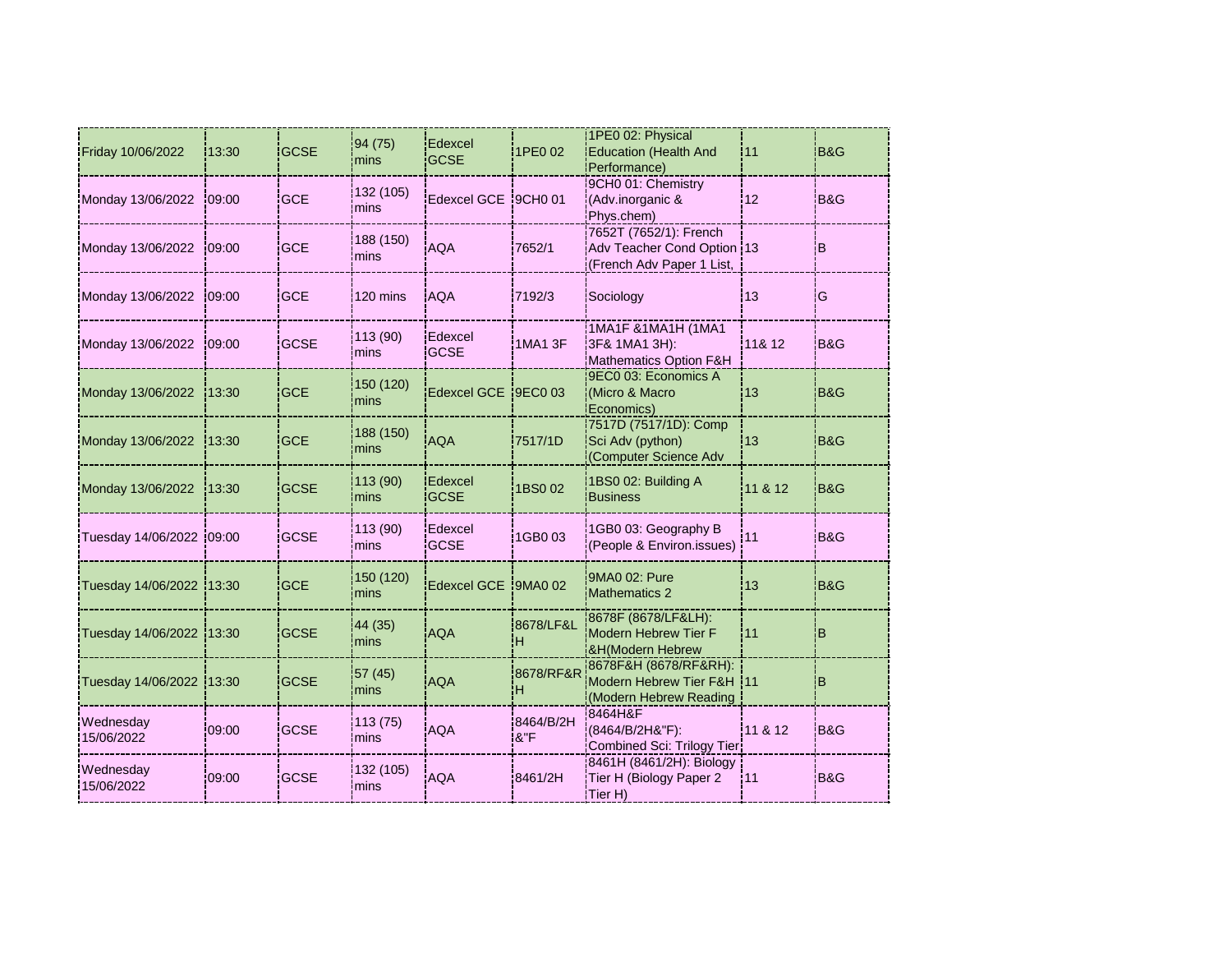| Wednesday<br>15/06/2022   | 13:30  | <b>GCE</b>                  | 90 mins           | Edexcel GCE 19FM0 3A   |                       | 9FM0C0 (9FM0 3A):<br><b>Further Mathematics</b><br>Option C0 (Further Pure | :13 | B&G            |
|---------------------------|--------|-----------------------------|-------------------|------------------------|-----------------------|----------------------------------------------------------------------------|-----|----------------|
| Wednesday<br>15/06/2022   | 13:30  | <b>GCE</b>                  | 150 (120)<br>mins | <b>AQA</b>             | 7677/3                | 7677/3: Biblical Hebrew<br>Adv Paper 3                                     | 13  | <b>B&amp;G</b> |
| Thursday 16/06/2022 09:00 |        | <b>GCE</b>                  | 150 (120)<br>mins | <b>AQA</b>             | 7408/3/A              | 7408A (7408/3/A):<br>Physics Adv<br>(astrophysics) (Physics                | 13  | <b>B&amp;G</b> |
| Thursday 16/06/2022 09:00 |        | <b>GCE</b>                  | 150 (120)<br>mins | <b>AQA</b>             | 7182/3                | 7182/3: Psychology Adv<br>Paper 3                                          | 13  | <b>B&amp;G</b> |
| Thursday 16/06/2022 09:00 |        | <b>GCE</b>                  | 188 (150)<br>mins | <b>AQA</b>             | 7672/3                | 7672/3: Modern Hebrew<br>Adv Paper 3                                       | 13  | <b>B&amp;G</b> |
| Thursday 16/06/2022 09:00 |        | <b>GCSE</b>                 | 75 (60)<br>mins   | <b>AQA</b>             | 8145/2A/B             | 814D23 (8145/2A/B):<br>History D23 (History<br>Paper 2a Option B)          | 11  | B&G            |
| Thursday 16/06/2022 09:00 |        | Functional<br><b>Skills</b> |                   |                        | L1                    |                                                                            |     |                |
| Thursday 16/06/2022 13:30 |        | <b>GCSE</b>                 | 82 (65)<br>mins   | <b>AQA</b>             | 8658/WF&<br><b>WH</b> | 8658F&H<br>(8658/WF&WH): French<br>Tier F&H (French Writing                | 111 | B&G            |
| Thursday 16/06/2022 13:30 |        | <b>GCSE</b>                 | 180 (120)<br>mins | Edexcel<br><b>GCSE</b> | 1BH0 02               | 1BH0 02: Biblical Hebrew<br>(Literature)                                   | 10  | <b>B&amp;G</b> |
| Friday 17/06/2022         | 109:00 | <b>GCE</b>                  | 150 (120)<br>mins | <b>AQA</b>             | 7402/2                | 7402/2: Biology Adv<br>Paper 2                                             | 13  | <b>B&amp;G</b> |
| Friday 17/06/2022         | 09:00  | <b>GCE</b>                  | 120 mins          | <b>AQA</b>             | 7692/2                | Spanish A level                                                            | 12  | G              |
| Friday 17/06/2022         | 09:00  | <b>GCE</b>                  | 150 (120)<br>mins | Edexcel GCE 9PL0 3A    |                       | 9PL0A (9PL0 3A): Politics<br>Option A (Comparative<br>Politics-usa)        | 13  | <b>B&amp;G</b> |
| Friday 17/06/2022         | 09:00  | Functional<br><b>Skills</b> |                   |                        | L1                    |                                                                            |     |                |
| Friday 17/06/2022         | 09:00  | <b>GCSE</b>                 | 82 (65)<br>mins   | <b>AQA</b>             | 8698/WF&<br>WH        | 8698F&H<br>(8698/WF&WH): Spanish 11<br>Tier F&H (Spanish Writing!          |     | <b>B&amp;G</b> |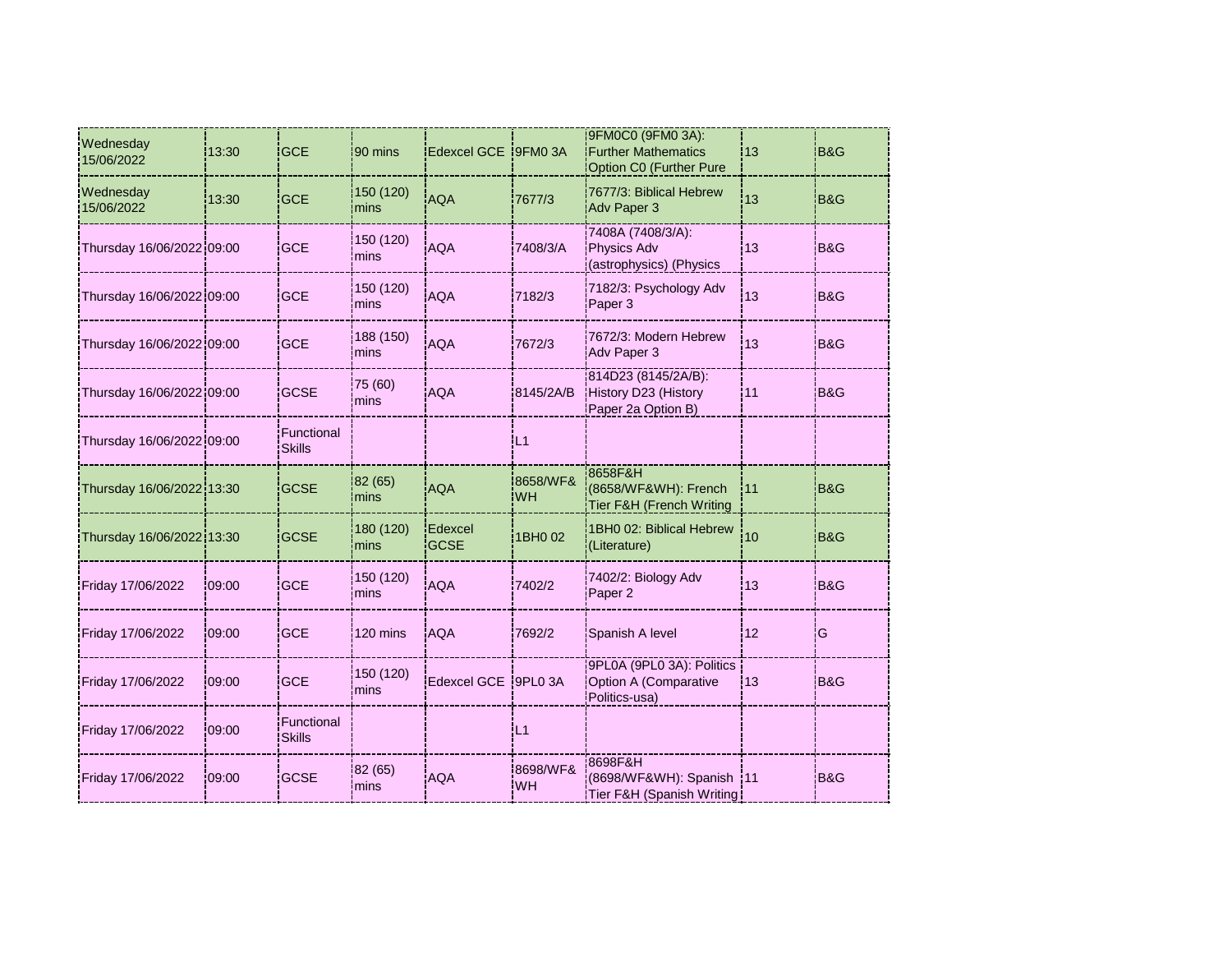| Friday 17/06/2022        | 13:30    | <b>GCE</b>        | 169 (135)<br>mins | Edexcel GCE 9GE0 03  |                             | 9GE0 03: Geography<br>(Paper Three)                                                  | 13        | B&G            |
|--------------------------|----------|-------------------|-------------------|----------------------|-----------------------------|--------------------------------------------------------------------------------------|-----------|----------------|
| Monday 20/06/2022        | 109:00   | <b>GCE</b>        | 132 (105)<br>mins | Edexcel GCE 9CH0 02  |                             | 9CH0 02: Chemistry<br>(Adv.organic &<br>Phys.chem.)                                  | 13        | <b>B&amp;G</b> |
| Monday 20/06/2022        | 09:00    | <b>GCSE</b>       | 113 (75)<br>mins  | <b>AQA</b>           | 8464/C/2H<br><b>&amp;2F</b> | 8464H&F<br>(8464/C/2H&2F):<br>Combined Sci: Trilogy Tier                             | 11 & 12   | <b>B&amp;G</b> |
| Monday 20/06/2022        | $-09:00$ | <b>GCSE</b>       | 132 (105)<br>mins | <b>AQA</b>           | 8462/2H                     | 8462H (8462/2H):<br><b>Chemistry Tier H</b><br>(Chemistry Paper 2 Tier               | 11        | B&G            |
| Monday 20/06/2022        | 109:00   | STEP <sub>3</sub> |                   | Cambridge            |                             | Maths STEP 3                                                                         | 13        | iG             |
| Monday 20/06/2022        | 13:30    | <b>STEP3</b>      |                   | Cambridge            |                             | Maths STEP 3                                                                         | <b>13</b> | ΙB             |
| Monday 20/06/2022        | 13:30    | <b>GCE</b>        | 225 (180)<br>mins | <b>AQA</b>           | 7717/2A                     | 7717AA (7717/2A):<br><b>English Lit B Adv Option</b><br>Aa (English Literature B     | 13        | B&G            |
| Monday 20/06/2022        | 13:30    | <b>GCSE</b>       | 132 (105)<br>mins | AQA                  | 8585/W                      | 8585E (8585/W): Food<br><b>Preparation And Nutrition</b><br>(Food Prep And Nutrition | i11       | B&G            |
| Tuesday 21/06/2022 09:00 |          | <b>GCE</b>        | 225 (180)<br>mins | <b>AQA</b>           | 7062/2E                     | 7062E (7062/2E):<br>Religious Studies Adv<br>Option E (Religious                     | 13        | G              |
| Tuesday 21/06/2022 13:30 |          | <b>GCE</b>        | 150 (120)<br>mins | Edexcel GCE 19MA0 03 |                             | 9MA0 03: Mathematics<br>(Statistics & Mechanics)                                     | 13        | B&G!           |
| Wednesday<br>22/06/2022  | 09:00    | <b>GCE</b>        | 135 mins          | Edexcel GCE 9HI0 30  |                             | 9HI0E0 (9HI0 30): History<br>Option E0 (Lancs.yorks. & 13<br>Henry V11)              |           | <b>B&amp;G</b> |
| Wednesday<br>22/06/2022  | 09:00    | <b>GCSE</b>       | 113 (90)<br>mins  | <b>AQA</b>           | 8271/W                      | 8271E (8271/W): Music<br><b>Written Paper</b>                                        | 11        | <b>B&amp;G</b> |
| Wednesday<br>22/06/2022  | 13:30    | <b>GCE</b>        | 90 mins           | Edexcel GCE 9FM0 3C  |                             | 9FM0C0 (9FM0 3C):<br><b>Further Mathematics</b><br>Option C0 (Further                | 13        | <b>B&amp;G</b> |
| Wednesday<br>22/06/2022  | 13:30    | L2                | 132 (105)<br>mins | <b>AQA</b>           | 8365/2                      | 8365/2: Further<br><b>Mathematics Paper 2</b>                                        | 11        | B&G            |